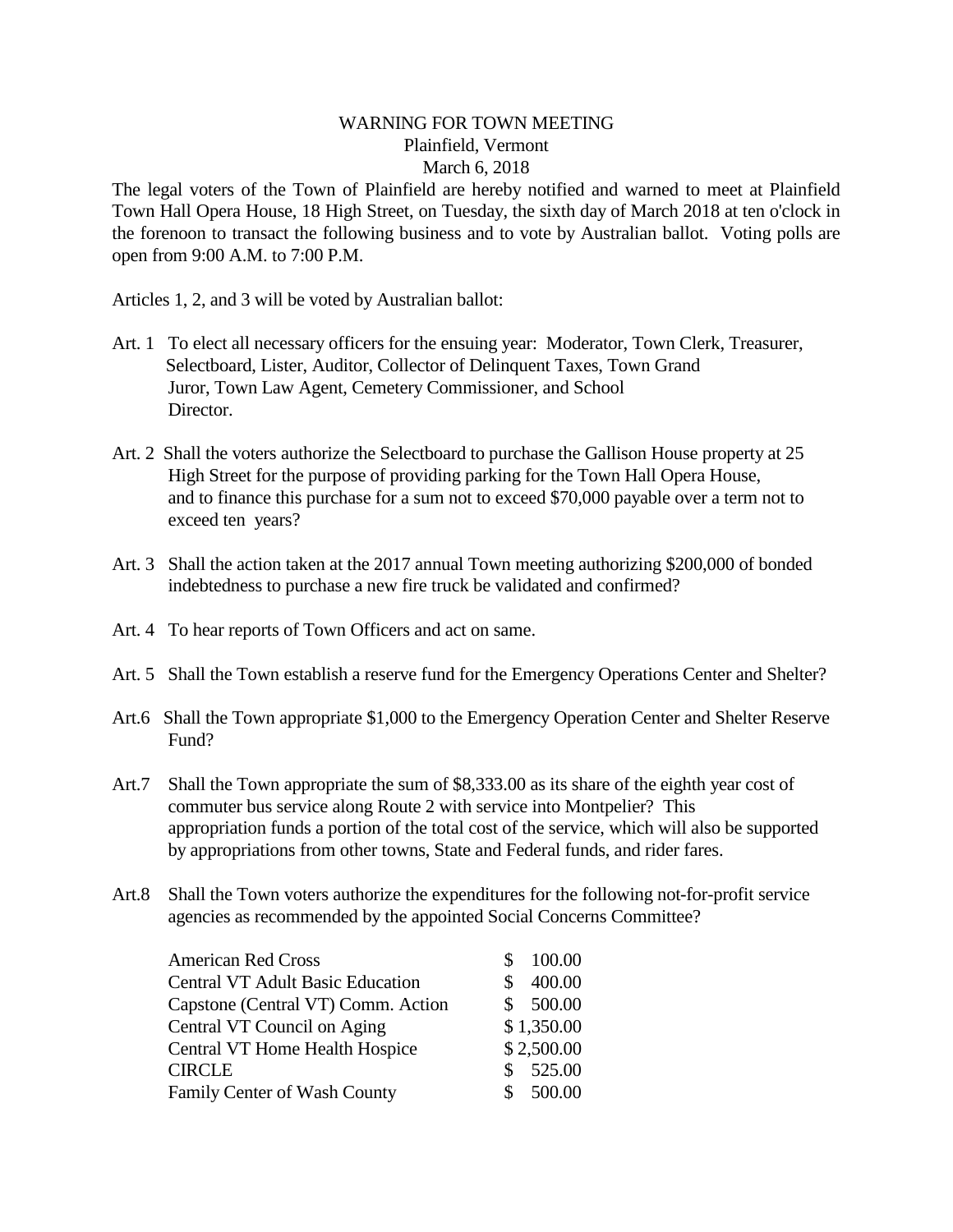| Friends of the Winooski River         | 300.00<br>\$             |
|---------------------------------------|--------------------------|
| Good Beginnings of Central VT         | \$<br>300.00             |
| <b>Green Mountain Transit Agency</b>  | \$<br>786.00             |
| <b>Home Share Now</b>                 | \$<br>325.00             |
| <b>Onion River Foodshelf</b>          | \$1,000.00               |
| <b>OUR House</b>                      | 100.00<br>\$             |
| People's Health and Wellness          | \$<br>700.00             |
| <b>Sexual Assault Crisis Team</b>     | \$<br>50.00              |
| <b>Twinfield Learning Center</b>      | \$<br>400.00             |
| <b>Twinfield Together Mentoring</b>   | \$<br>250.00             |
| <b>Twin Valley Senior Center</b>      | \$2,800.00               |
| VT Center for Independent Living      | 200.00<br>\$             |
| <b>Washington CTY Court Diversion</b> | \$<br>250.00             |
| <b>Washington CTY Mental Health</b>   | $\mathbb{S}^-$<br>500.00 |
| Washington CTY Youth Service Bureau   | \$<br>325.00             |
| Total                                 | \$14,161.00              |

- Art. 9 Shall the Town voters authorize an appropriation of \$37,500 to the Cutler Memorial Library to pay for the librarian and the purchase of materials and services that the library acquires to make accessible to the community?
- Art.10 To see what amount of money the Town will vote to pay for Water and Wastewater departments for the period of July 1, 2018 to June 30, 2019.
- Art.11 To see what amount of money the Town will vote to pay for highways, bridges, fire department, and administrative operations of the Town of Plainfield for the period of July 1, 2018 to June 30, 2019.
- Art.12 Shall the Town of Plainfield authorize the Selectboard to apply any surplus from the current fiscal year to reduce taxes in the next fiscal year?
- Art.13 Shall the Town vote to accept the provisions of public statutes relating to the collection of taxes by the Town Treasurer, (VSA 32 Section 4791) and vote to collect municipal taxes thirty days from mailing and not prior to August 15, 2018 and collect school taxes on November 14, 2018 and February 13, 2019, collecting half of the total school taxes on each of those dates?
- Art.14 Shall the Town of Plainfield enter into a communications union district to be known as Central Vermont Internet, under the provisions of 30 VSA Ch82?

Art.15 To transact any other non-binding business that may properly come before the meeting.

**WE, the undersigned voters of the Town of Plainfield, request that the Selectboard warn the following resolution for the 2018 Plainfield Town Meeting:**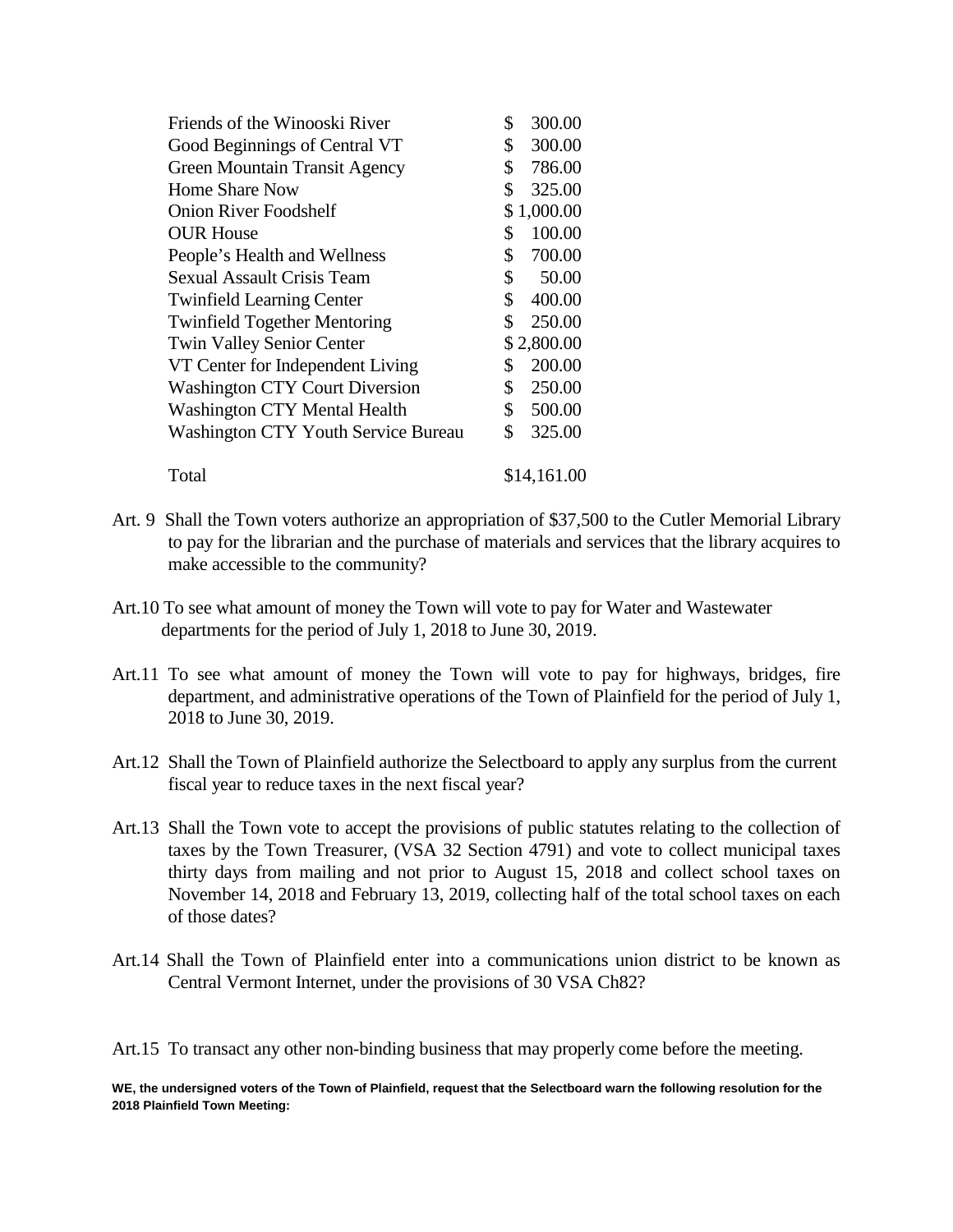WHEREAS extreme and erratic temperatures, increasingly severe storms, a rise in tick-borne diseases, and threats to farmers and maple sugar makers clearly demonstrate that climate change is one of the most urgent problems facing Plainfield, our state, our nation, and the world;

WHEREAS the State of Vermont has stated a goal in the Comprehensive Energy Plan to obtain 90% of its energy from renewable sources by 2050, yet is making insufficient progress towards achieving that goal;

Now, therefore, be it resolved:

- 1. That the Town of Plainfield urges the State of Vermont to:
	- a. Halt any new or expanded fossil fuel infrastructure, including but not limited to pipelines; and,
	- b. Firmly commit to, at least, 90% renewable energy by 2050 for all people in Vermont, with firm interim deadlines; and,
	- c. Ensure that the transition to renewable energy is fair and equitable for all residents, with no harm to marginalized, or rural communities.
- 2. That the residents and the government of the Town of Plainfield will do our parts to meet or exceed these goals and achieve **95%** renewable energy by **2040** by committing to efforts such as:
	- a. Protecting town lands from fossil fuel infrastructure, such as denying easements or agreements for any pipelines transporting fossil fuel products across town lands;
	- b. Address transportation issues in the Town and School District by embracing the use of alternatively-fueled vehicles, such as biodiesel or electric-powered units, and supporting public transportation;
	- c. Working together to weatherize all town buildings and schools in the town and school district, 80% of residences, and ensuring that all new construction and renovation comply with the current state energy codes, and renewables with Act 174 planning standards;
	- d. Enlisting state or independent support to install photovoltaic solar on suitable town and school property, and continuing the discussion to install low-head hydroelectric generation at the Plainfield Mill St. dam site;
	- e. Embracing other initiatives to improve residents' quality of life, while helping to reduce overall energy use in Plainfield.
- 3. That the Plainfield Energy Team will report at town meeting annually on the town's progress on these efforts.

Ross Sneyd Betsy Ziegler, Chair Betsy Ziegler, Chair Sasha Thayer Plainfield Selectboard

> Dated at Plainfield, Vermont January 25, 2018 Received for recording January 25, 2018 Attest: Linda B. Wells, Town Clerk

## **NOTICE TO VOTERS for Town Meeting**

## **BEFORE ELECTION DAY:**